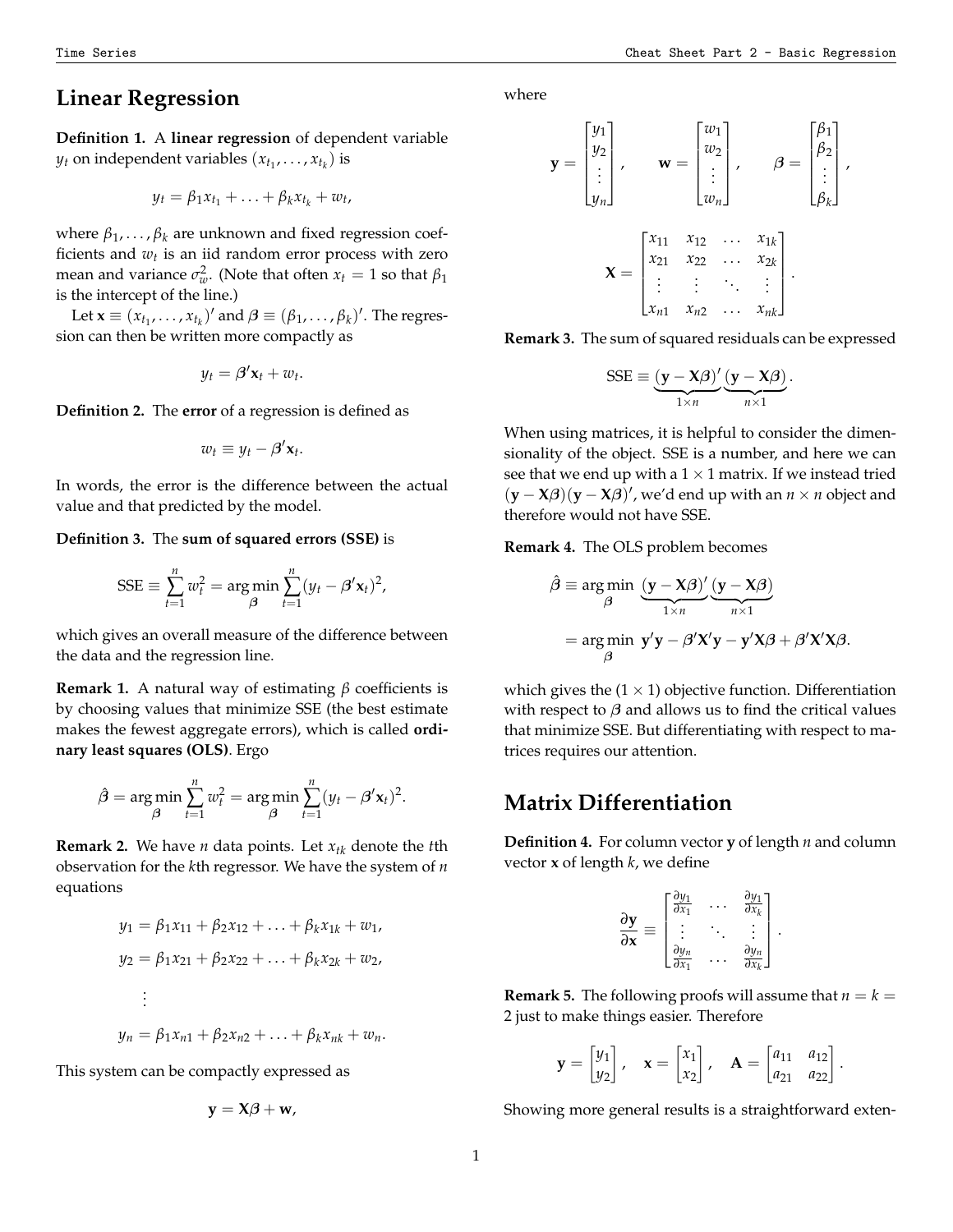sion of what follows.

**Proposition 1.** *For* **x***,* **y***, and* **A** *as previously defined,*

$$
\frac{d}{d\mathbf{x}}[\mathbf{y}'\mathbf{A}\mathbf{x}] = \mathbf{y}'\mathbf{A}.
$$

*Proof.* Expanding **y** ′**Ax** yields

$$
\mathbf{y}'\mathbf{A}\mathbf{x} = y_1a_{11}x_1 + y_1a_{12}x_2 + y_2a_{21}x_1 + y_2a_{22}x_2.
$$

Because this object has only one row, we know from appealing to definition [\(4\)](#page-0-0) that our final object will be a row vector of  $k = 2$  derivatives, specifically

$$
\frac{\partial \mathbf{y}' \mathbf{A} \mathbf{x}}{\partial x_1} = y_1 a_{11} + y_2 a_{21},
$$

$$
\frac{\partial \mathbf{y}' \mathbf{A} \mathbf{x}}{\partial x_2} = y_1 a_{12} + y_2 a_{22}.
$$

Therefore with matrices, we have

$$
\frac{d}{d\mathbf{x}}[\mathbf{y}'\mathbf{A}\mathbf{x}] = [y_1a_{11} + y_2a_{21} \quad y_1a_{12} + y_2a_{22}]
$$

$$
= [y_1 \quad y_2] \begin{bmatrix} a_{11} & a_{12} \\ a_{21} & a_{22} \end{bmatrix}
$$

$$
= \mathbf{y}'\mathbf{A}.
$$

**Proposition 2.** *For* **x***,* **y***, and* **A** *as previously defined,*

$$
\frac{d}{d\mathbf{y}}[\mathbf{y}'\mathbf{A}\mathbf{x}] = \mathbf{x}'\mathbf{A}'
$$

*Proof.* Expanding **y** ′**Ax** yields

$$
\mathbf{y}'\mathbf{A}\mathbf{x} = y_1a_{11}x_1 + y_1a_{12}x_2 + y_2a_{21}x_1 + y_2a_{22}x_2.
$$

Now we differente with respect to  $y_1$  and  $y_2$ , giving

$$
\frac{\partial \mathbf{y}' \mathbf{A} \mathbf{x}}{\partial y_1} = a_{11}x_1 + a_{12}x_2,
$$
  

$$
\frac{\partial \mathbf{y}' \mathbf{A} \mathbf{x}}{\partial y_2} = a_{21}x_1 + a_{22}x_2.
$$

Therefore with matrices, we have

$$
\frac{d}{d\mathbf{x}}[\mathbf{y}'\mathbf{A}\mathbf{x}] = [a_{11}x_1 + a_{12}x_2 \quad a_{21}x_1 + a_{22}x_2]
$$

$$
= [x_1 \quad x_2] \begin{bmatrix} a_{11} & a_{21} \\ a_{12} & a_{22} \end{bmatrix}
$$

$$
= \mathbf{x}'\mathbf{A}'
$$

**Proposition 3.** *For* **x***,* **y***, and* **A** *as previously defined,*

$$
\frac{d}{d\mathbf{x}}[\mathbf{x}'\mathbf{A}\mathbf{x}] = \mathbf{x}'(\mathbf{A} + \mathbf{A}').
$$

*Proof.* Expanding **x** ′**Ax** yields

$$
\mathbf{x}'\mathbf{A}\mathbf{x} = x_1^2a_{11} + x_1x_2a_{12} + x_1x_2a_{21} + x_2^2a_{22}.
$$

Differentiate with respect to  $x_1$  and  $x_2$ , which gives

$$
\frac{\partial \mathbf{x}' \mathbf{A} \mathbf{x}}{\partial x_1} = 2x_1 a_{11} + x_2 (a_{12} + a_{21})
$$

$$
\frac{\partial \mathbf{x}' \mathbf{A} \mathbf{x}}{\partial x_2} = x_1 (a_{12} + a_{21}) + 2x_2 a_{22}.
$$

Therefore with matrices, we have  $d[\mathbf{x}'\mathbf{A}\mathbf{x}]/d\mathbf{x}$  equal to

$$
[2x_1a_{11} + x_2(a_{12} + a_{21}) \t x_1(a_{12} + a_{21}) + 2x_2a_{22}]
$$
  
=  $[x_1 \t x_2] \begin{bmatrix} 2a_{11} & a_{12} + a_{21} \\ a_{12} + a_{21} & 2a_{22} \end{bmatrix}$   
=  $[x_1 \t x_2] \left( \begin{bmatrix} a_{11} & a_{12} \\ a_{21} & a_{22} \end{bmatrix} + \begin{bmatrix} a_{11} & a_{21} \\ a_{12} & a_{22} \end{bmatrix} \right)$   
=  $\mathbf{x}'(\mathbf{A} + \mathbf{A}').$ 

## **OLS Solution**

**Remark 6.** Keeping in mind that  $(AB)' = B'A'$ , the preceding properties of matrix differentiation can be applied respectively to yield

$$
\frac{d}{d\beta}[-y'X\beta] = -y'X,
$$
\n
$$
\frac{d}{d\beta}[-\beta'X'y] = -y'X,
$$
\n
$$
\frac{d}{d\beta}[\beta'X'X\beta] = \beta'(X'X + [X'X]') = 2\beta'X'X.
$$

**Remark 7.** Ergo the first-order condition (after a transpose) is

$$
(X'X)\hat{\beta} = X'y.
$$

Assuming that **X** ′**X** is nonsingular, we can premultiply both sides by  $({\bf X}'{\bf X})^{-1}$  to get

$$
\hat{\beta} = (X'X)^{-1}X'y.
$$

Note that because **X** is not in general a square matrix, we cannot simplify further by distributing the inverse.

 $\Box$